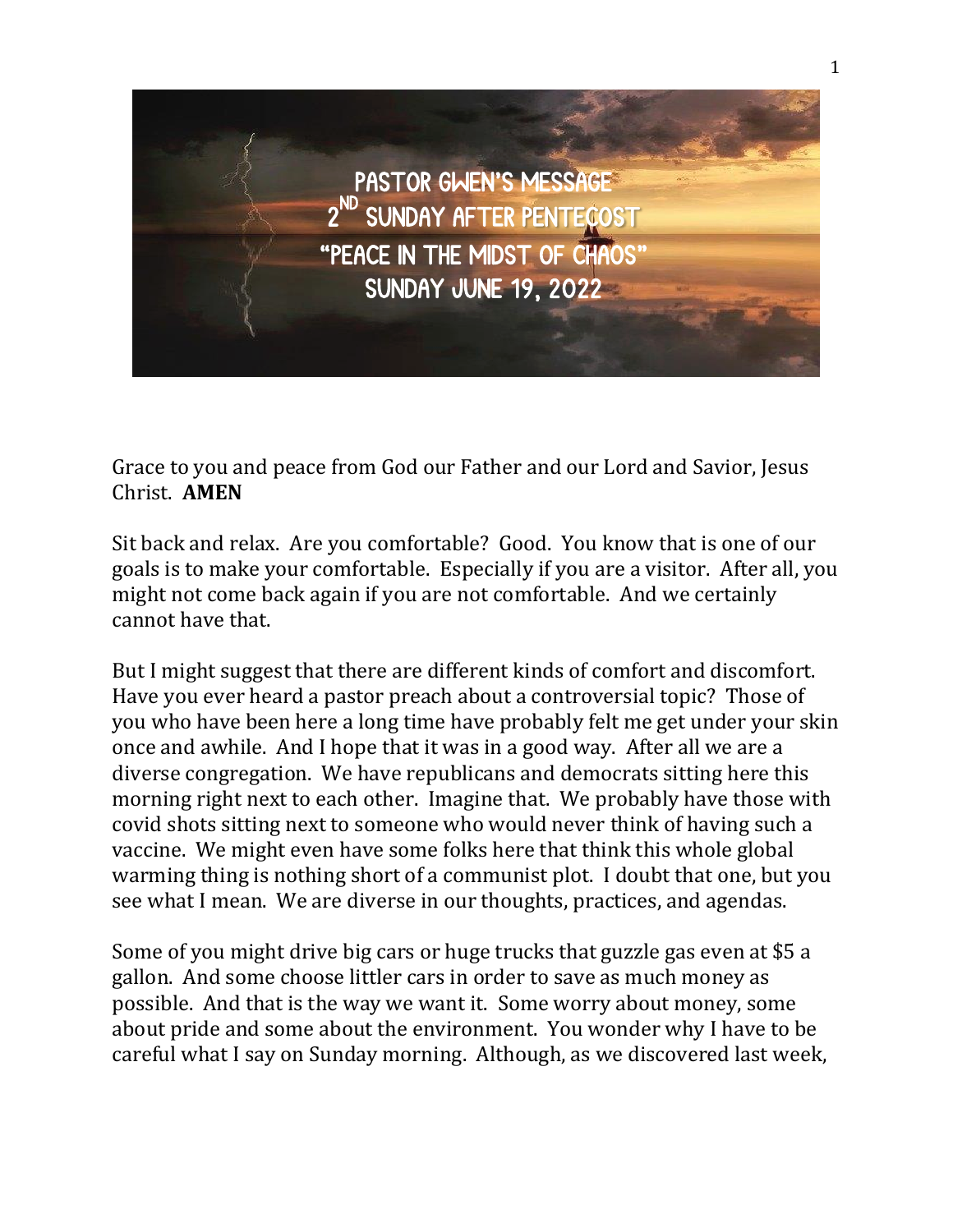we are all one on Christ's team, the church. We come from all ends of the spectrum, and I surely don't want to offend anyone.

With that being said, I do think there are a few folks here today that are not worried about their comfort. It might be that nothing we say or do here at CTS will change how difficult life is for them already. But they are here today or maybe listening on Facebook to this video, holding out hope that maybe something will be said or done that will bring a measure of relief, some purpose to the pain and suffering they are now experiencing. Their focus is survival, not comfort.

And I think we all get that too. Life is challenging sometimes. The right nor the left, the Democrats nor the Republicans, have all the answers. Problems in life go far beyond what politics can solve. But we all desire to hear a message of hope. Something that will keep us going. Some words that will make sense of the chaos in the world around us.

Well, our Gospel story, if it does nothing else this morning, shows us where Jesus operates and what Jesus does best. Jesus plunges into the messiness of life and brings calm and peace. And even if we are not currently struggling to survive in the world today, I think we can see how Jesus comes to offer peace in the midst of life's chaos.

The subject of our story today is a man possessed with demons, the Gerasene Demoniac, as he is sometimes referred to. There can be no better biblical story to represent chaos than this man. He is consumed with his own personal demons. He responds to Jesus asking his name calling himself Legion. As you might know, a Legion was a Roman army unit of about 600 troops. And folks that would be a lot of demons inside any one man. He is truly possessed. These demons are so powerful that chains cannot hold them in this man. They feel the power of Jesus approach and what to be set free. They want to get away from Jesus as he is a stronger power than even they are collectively. They see an escape, pigs. And they cry out to Jesus to be sent to the pigs. And Jesus does just that, and the pigs promptly rush down the steep bank and into the sea and drown. If we did not know this was a story from Scripture, who would believe it.

Ah, and then there is more. The people who owned the pigs are upset because their next meal has just drowned. They fear what might be next and want Jesus to go away. And the demonic man is no more. He is properly clothed and sitting calmly, in his right mind at Jesus feet. How could this be? So, what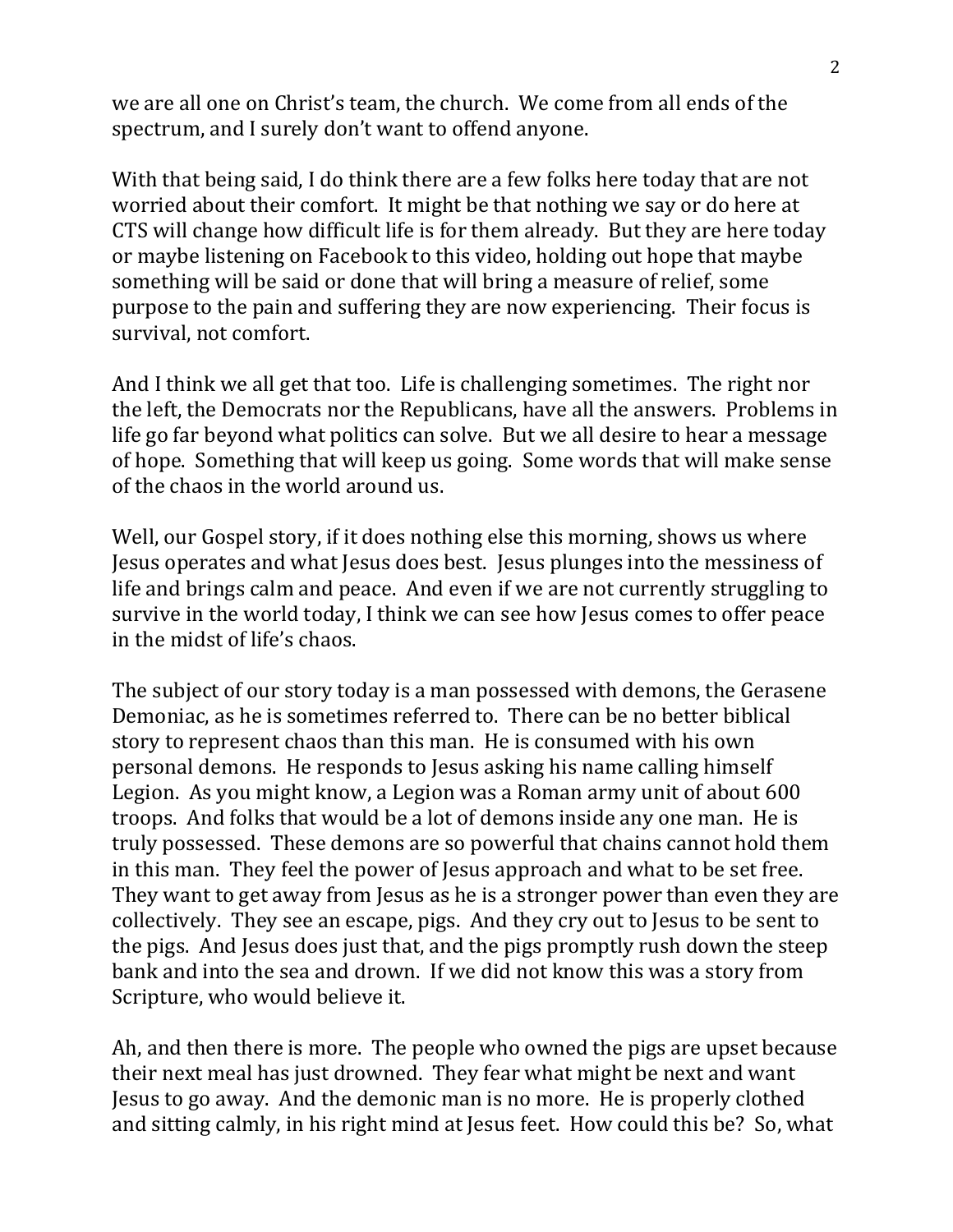can we make of this story? I heard a professor talk about his story as the first instance of deviled ham, but this story is not meant to be funny.

Truth be told, there is nothing funny here. There is of course, a lot of symbolism in this story. We all know that the Jews find pork an unclean meat. So, it is odd that there would be so many pigs in the area, even though they were on the Gentile side of the lake. Pigs were actually used as food for the Roman soldiers. In fact, the boar was the logo of the Roman legion stationed in Palestine.

Another symbol is life, it is used here as a word for chaos. Demons are often referred to as the devil, and thought of as living, breathing things. So yes, there is a lot going on in this unusual story behind the scenes. But one thing we can see is that this man, the Gerasene Demoniac is in pain. It is not a symbol for something else, it is very real pain to this man.

The story does tell us that Jesus took away that pain when he let the demons move to the pigs from this man, Legion. And from that we can be assured that Jesus can do that for us as well. Maybe not in such an unusual way, but he will be there for us none the less. Folks, this is what Christ will do in the midst of our own personal chaos. He will offer His divine presence to walk with us, so we are not alone. In a few minutes, Jesus will come to each one of us personally in the bread and the wine. His presence is very real, and it will calm our fears and bring us peace.

In the Gospel of Luke where Jesus encounters this demoniac, he had just come from an incident on the sea where he calmed a storm. He then healed a woman of hemorrhages and resurrected a young girl from death. It is not an accident that our Gospel writer places all these stories together. He, in his writing is telling us that Jesus is so much more than just a teacher or friend. Not only does he talk the talk, but he walks the walk, if you will. Jesus does not just talk a good game, but He delivers. He knows how to bring health and healing to a chaotic world in in our sometimes-mixed-up lives. Jesus came to earth to save us from ourselves. His Father sent him to die on the cross for our sins. He came to give us gracious gifts of forgiveness, abundant and eternal life. And Jesus still wants for us today that abundant life here on earth. He does not want our lives to be filled with chaos, but when they seem that